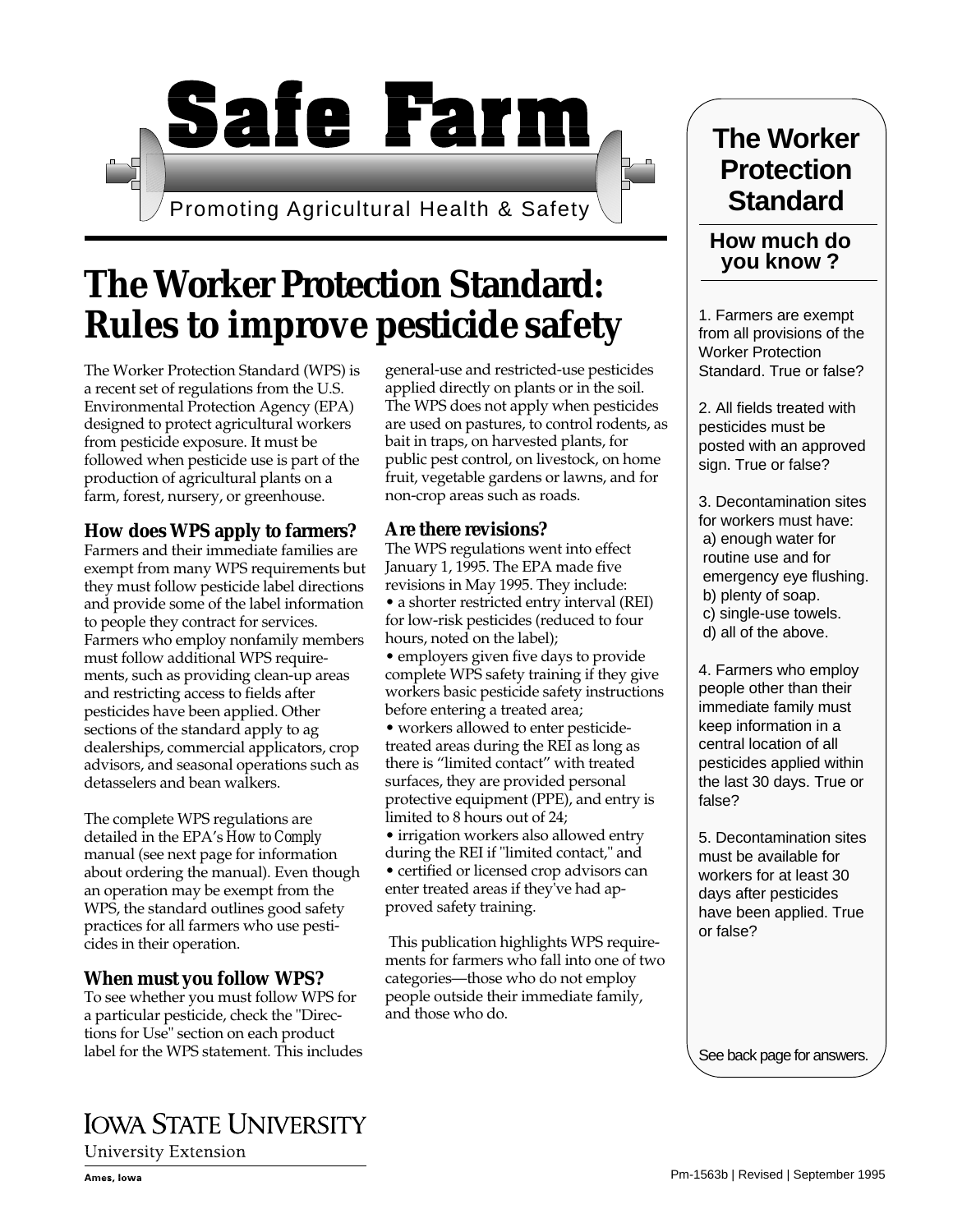# **Farmers and immediate families**

Farmers and their immediate family members must comply with only four sections of the new standard: the employer information exchange, restrictions during handling tasks, and restrictions during and immediately after application.

# **Definitions**

#### **Ag establishment**

Any farm, forest, nursery or greenhouse. The WPS applies to owners or managers of ag establishments that employ people who may come in contact with pesticides.

#### **Commercial pesticide handling establishment**

An ag dealership that employs individuals to apply pesticides on farms. Farmers must provide certain information to employers at commercial handling establishments.

#### **Immediate family**

This includes the spouse, children, stepchildren, foster children, parents, stepparents, foster parents, brothers, sisters, and in-laws. Farmers and members of their immediate family are exempt from many WPS requirements.

#### **Restricted Entry Interval (REI)**

The waiting period after a pesticide has been applied, generally between 4 and 72 hours, during which entry is restricted.

#### **Personal Protective Equipment (PPE)**

Clothing and other equipment such as goggles, gloves, boots, aprons, coveralls and respirators, that provide protection from exposure to pesticides.

## **Information exchange**

This section requires farmers to provide the following information to any commercial pesticide applicator employer or crop consultant they hire:

- specific location and description of all areas being treated with a pesticide within a quarter-mile of where the custom applicator or consultant will be working;
- specific location and description of all areas under REI within a quarter-mile of where the custom applicator or consultant will be working, and
- any restrictions for entering areas under application or REI.

In return, the custom applicator must provide farmers with the following information before applying pesticides on the farm:

- location and description of area to be treated;
- time and date of application;
- product name, EPA registration number and active ingredient(s);
- the pesticide's REI;
- whether the product label requires verbal and posted warnings after application, and
- any other specific requirements on the product label concerning protection of workers and others during or after application.

# **For more information**

For details about WPS regulations, see the EPA's 141-page manual, The WPS for Agricultural Pesticides—How to Comply: What Employers Need to Know. It is available free at any Iowa State University Extension office. Ask for PAT-12. For additional information about WPS revisions described on page 1, contact the Pesticide Bureau at (515) 281-8591.

For more information about WPS training or PPE in general, request these free publications from your county extension office:

- Protect Yourself from Pesticides: Guide for Agricultural Workers, PAT-16;
- Protect Yourself from Pesticides: Guide for Pesticide Handlers, PAT-17;
- A Guide to Heat Stress in Agriculture, PAT-20;
- Learn about Pesticides and Clothes, Pm-1265f;
- Keep Gloves Handy for Pesticide Work, Pm-1518e, and
- Cover Up with Coveralls and Aprons, Pm-1563a.

**Restrictions during handling** 

Farmers must use PPE and other work clothing listed on the pesticide label. Requirements vary, depending upon the toxicity of the pesticide and the handling activity. Appropriate PPE could include goggles, chemically-resistant gloves, boots, or aprons, coveralls, and respirators.

## ■ **Restrictions during application**

Farmers must make sure that each pesticide is applied so that it does not contact, either directly or through drift, anyone except appropriately trained and equipped handlers. They also must make sure that all people, except appropriately trained and equipped handlers, are kept out of areas being treated with pesticides.

## **Restrictions after application**

Farmers must be sure that all individuals except correctly trained and equipped handlers are kept out of areas that are under REI, generally between 4 and 72 hours. When two or more pesticides with different REI are applied at the same time, the longer interval must be followed.If the field must be entered before the REI expires, people must wear appropriate PPE and comply with other restrictions.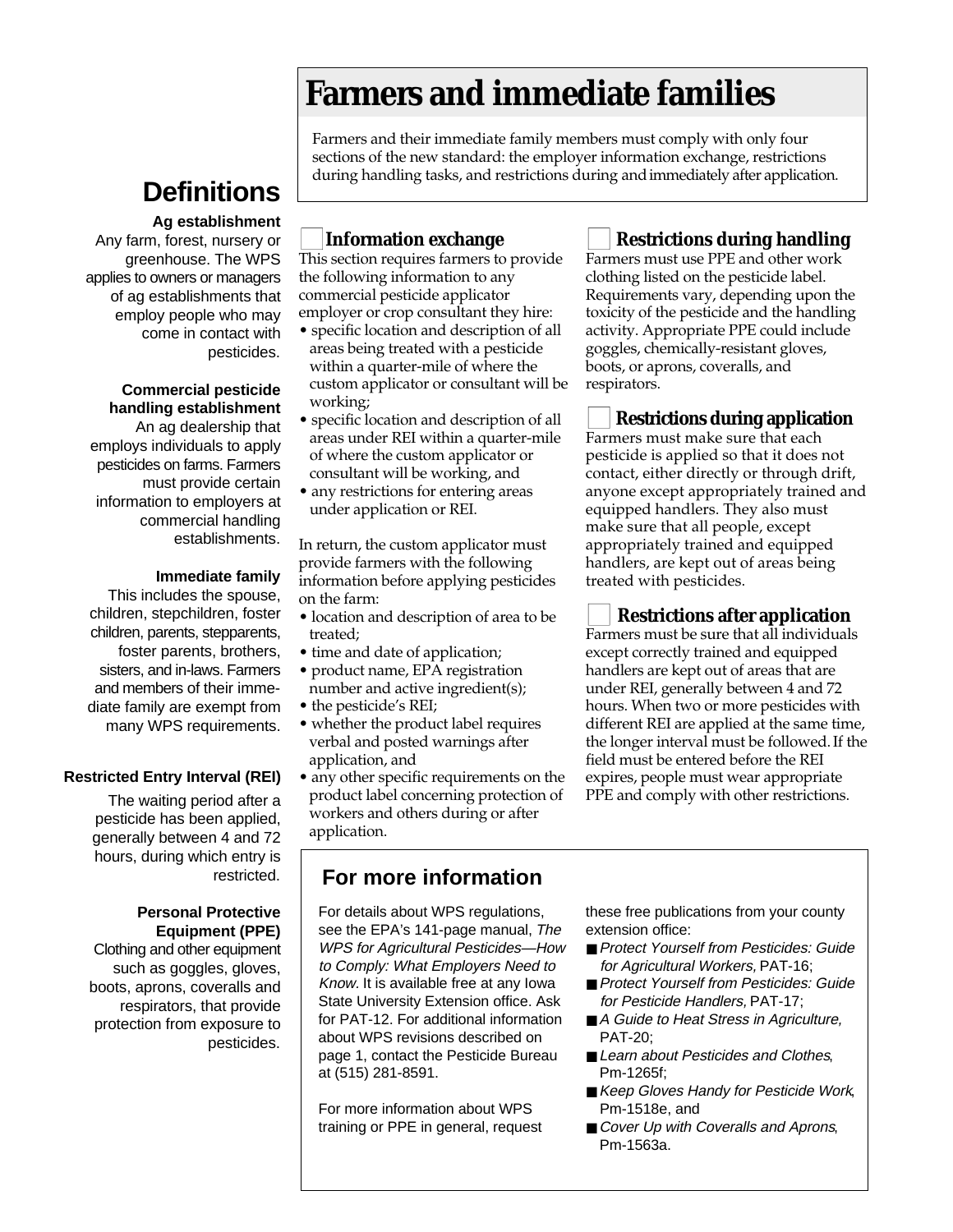# **Farmers with nonfamily employees**

Farmers who employ people outside their immediate family must follow a number of WPS requirements, in addition to the requirements that apply to farmers and members of their immediate family. Farm employers must provide certain protection for workers and handlers, some only to workers, and some only to handlers.

#### **Workers and handlers**

#### ■ **Information at central location**

Farmers must display the following information whenever pesticide handlers or workers are on the farm, and for 30 days after the REI has expired:

- an approved EPA safety poster that shows how to keep pesticides from getting on or entering the body, and information about how to clean up if you come in contact with pesticides;
- emergency information, including the name, address and telephone number of the nearest emergency medical care facility, and
- a list of dates and times that pesticides have been applied within the last 30 days, including a description of each treated area, and the product name, EPA registration number, active ingredient(s) and REI for each pesticide on that list.

#### ■ **Emergency assistance**

Farmers must be able to provide emergency assistance for nonfamily handlers and workers involved in a pesticide accident. This includes transportation to the nearest medical care facility and information about the pesticide product. The farmer must be able to provide emergency personnel with this information:

- product name, EPA registration number, active ingredient(s) in the pesticide;
- first aid and medical information on the product label;
- description of how the pesticide was used, and
- details about the victim's exposure.

#### **Workers only**

Farmers must make sure that workers are not allowed to remain in, or be directed to enter a treated area during application or before the REI has expired except under "limited contact" provisions. Farmers must notify all workers who will be within a quarter-mile of a field during application or when the REI is in effect. In some cases, farmers may be required to post a treated field in addition to oral notification.

#### ■ **Decontamination areas**

Farmers must provide decontamination areas within a quarter-mile of where people are working or handling pesticides. These areas must be provided during application and for at least 30 days after the REI has expired. These areas must include:

- water for routine washing and eye flushing; and for emergency whole-body washing (pesticide handlers only);
- plenty of soap;
- single-use towels, and
- clean coveralls (pesticide handlers only).

The same supplies must be available where pesticide handlers clean up after application and where they mix or load pesticides. Handlers also must have at least one pint of water immediately available for flushing eyes. To avoid contamination, all supplies must be kept in enclosed containers in areas where pesticides are being applied.

#### **Pesticide safety training**

Farmers must provide training for pesticide handlers and workers. This requirement is met if the worker or handler is currently certified as a private or commercial pesticide applicator. If not, any certified applicator may conduct worker or handler training. Individuals who have attended train-the-trainer programs also may conduct training.

#### **Handlers only**

Farmers must closely monitor handlers, make sure they receive specific instructions about their tasks, and provide and care for pesticide handling equipment and protective clothing or gear. The following sections apply:

## ■ **Monitoring**

Farm employers must be sure that all (continued on back page)

# **Definitions**

#### **Handlers**

Individuals employed by farms to mix, load, transfer or apply pesticides, or do other tasks that bring them into direct contact with pesticides. Farmers must provide certain protection for nonfamily handlers they employ.

#### **Workers**

Individuals employed to do tasks involved in ag production, such as weeding, planting, cultivating, detasseling and harvesting. Farmers must provide certain protection for nonfamily workers they employ.

#### **Note:**

By definition, "workers" do not apply pesticides or handle pesticide containers or equipment. Someone may be a "worker" while completing one task and a "handler" while completing a different task.